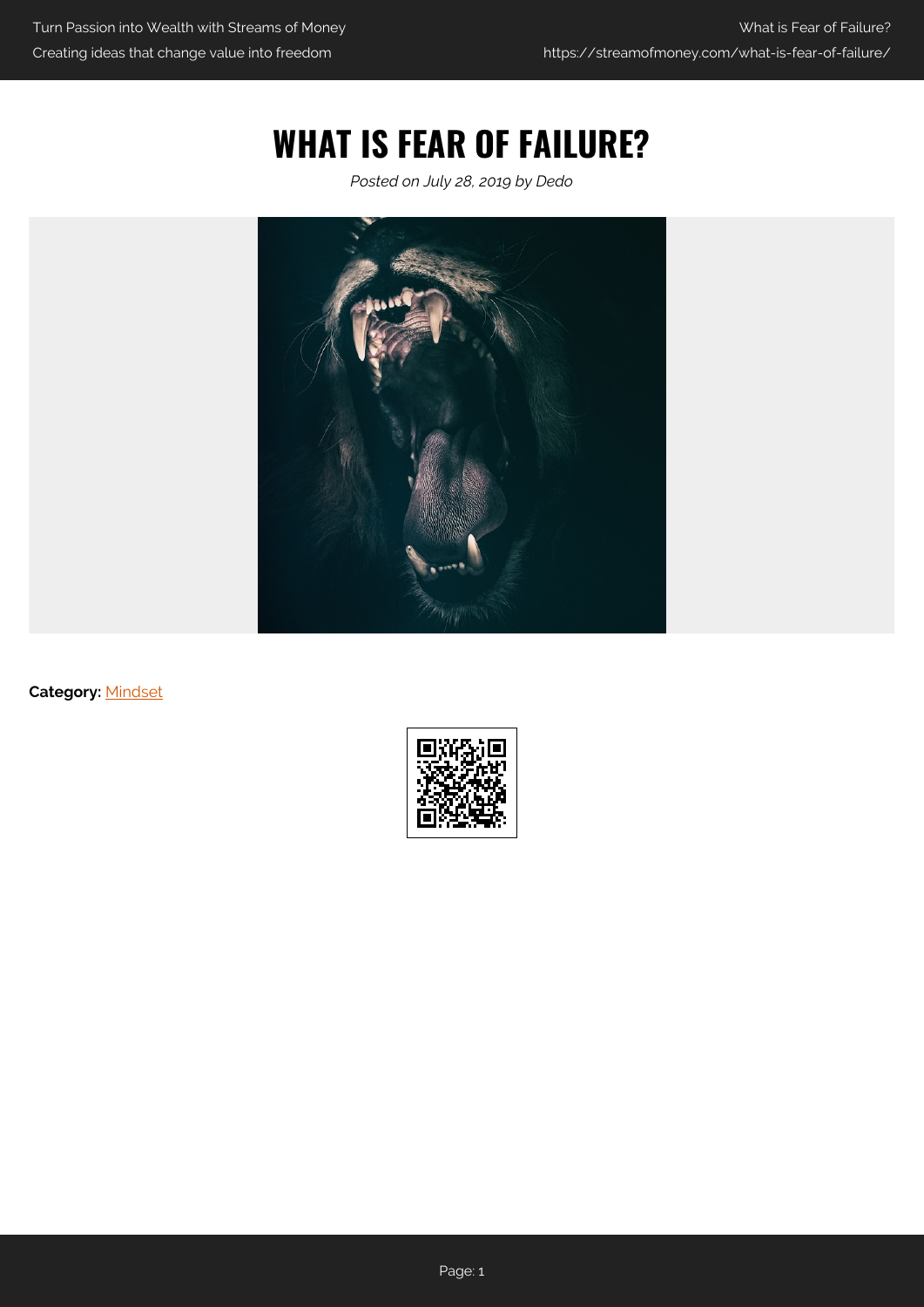*There are "real" fears, and there are imagined fears that manifest themselves in reality. To be able to distinguish the two is what I'm about to explain. So are you ready to jump in, or are you fearful of failure?*

# **Power Tends to Corrupt and Absolute Power Corrupts Absolutely**

The above is a quote from Lord Acton and means the more power that is gained, the more immoral the person becomes. Implying that once power has been won, the seed of immorality has been born.

### **What is the Fear of Failure?**

It brings to mind a film I watched back in 2000 called "Gladiator". Written by David Franzoni and Directed by Ridley Scott. In a scene with Russel Crowe (Maximus) and Joaquin Phoenix (Commodus). Commodus says to Maximus (just before they fight in the Arena) "Do you think I'm afraid", and Maximus replies: "You've been afraid all your life."



Keep in mind that Commodus is the Caesar of the Roman empire, and has been "afraid all his life". It paints a whole new perspective on power and morality, and fear mixed with immorality.

The quote should read: Fear Tends to Corrupt and Absolute Fear Corrupts Absolutely

People who know no fear ar[e powerful](https://streamofmoney.com/straight-line-management-cruising-life-in-the-fast-lane/) compared to the weak, who fear and despise what they aspire to and believe they can never "BE." (Commodus "being" a vulnerable person in a commanding position)

## **F.E.A.R**

### *False Evidence Appearing Real*

Some folk say fear is an innate human condition. I beg to differ and would say to them, "survival" is the name of the game. Fear is a reaction to a "real" threat to one's life. The ["idea"](https://streamofmoney.com/how-to-reduce-stress-in-your-life-and-become-unstoppable/) of fear comes from many sources during the process of living your life. The fear of being uncomfortable is quite a useful "generalisation" to encompass most of life's limiting behaviour.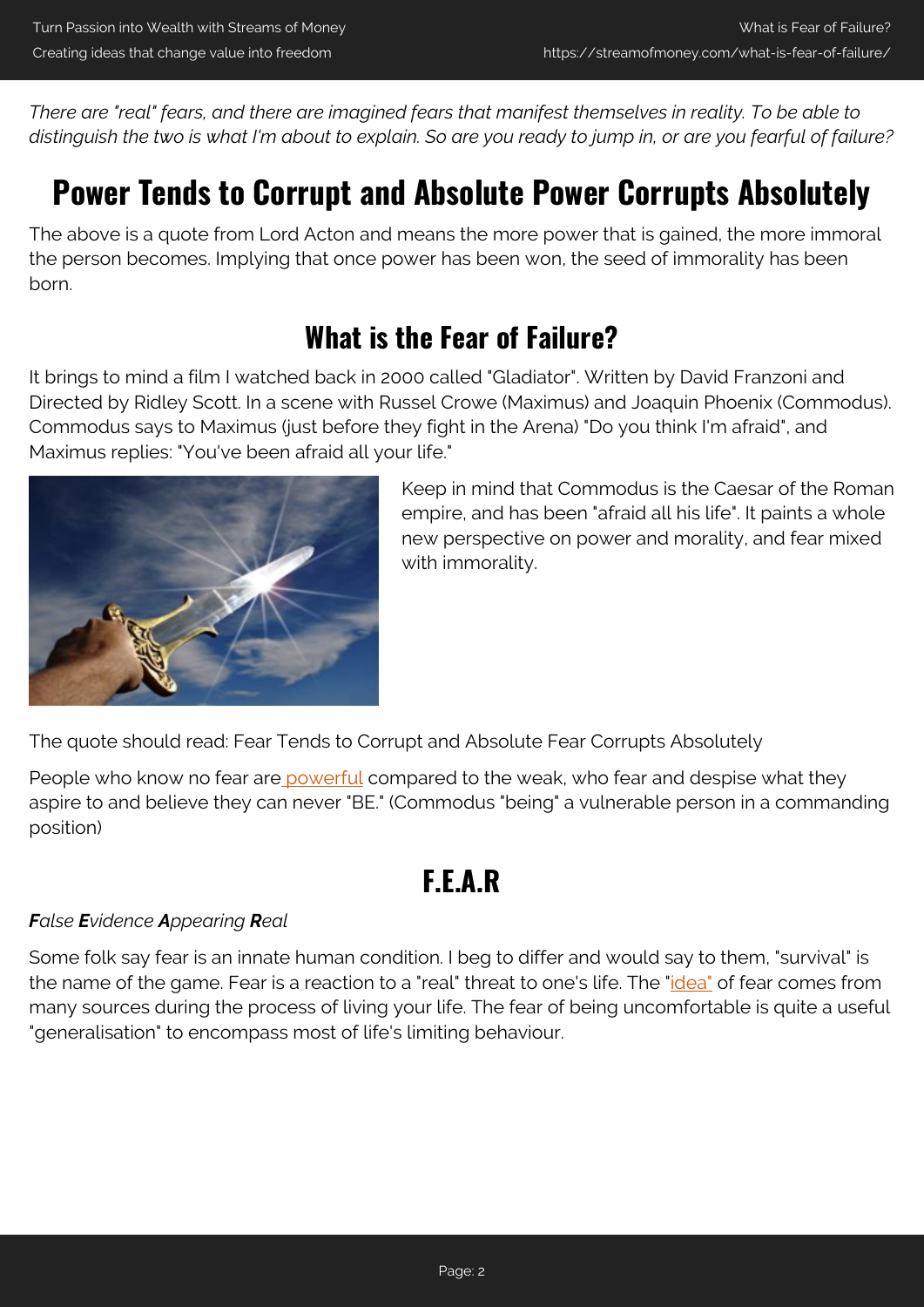## **What is Failure?**

Failure is an idea introduced to us through our culture. And it encapsulates many forms, all of them being uncomfortable. If you keep in mind that fear (in today's world) is just a representation of a past ["anchor"](https://psychology.wikia.org/wiki/Anchoring_(NLP)).

EG; Imagine being in a situation where something happens that causes immense emotional trauma. The trauma will act as an anchor to "RE-present" a similar re-action in the future. It's why you cry when you watch a "sad" film. Your brain will find similarities to the event in the past and bring it forward to the "pre-sent". And because it happens so fast, you'll think it's because it's a sad film. You'll discuss it with your friends, who will all agree. Which, in turn, creates a group of people who feel more in tune with one another, and deepens their friendship.

Imagine these events carrying on for decades of your life. It's no wonder we think we know "[who"](https://streamofmoney.com/what-is-the-secret-to-life-be-mindful-of-your-thoughts/) we are.

# **Lightbulb Moment**

Many people (including yours truly) have faced their fears and afterwards, wondered why they feared the situations in the first place. The actual "event" and the imagined event are very far apart. But you'll only ever realise this if you [take action.](https://streamofmoney.com/create-my-own-website-free/)



The fear of a situation is never how it will unfold. And all the planning in the world will never go as planned. Life and its journey are multi-faceted, so it's always best to keep doing and learning (repeat and rinse).

Before you know it a year has gone by, and you will have reached your goals, or your inaction has taken you "nowhere". Reminds me of a song by John Lennon and Paul McCartney ["Nowhere Man"](https://www.youtube.com/watch?v=8scSwaKbE64).

# **Meaning Making Machines**

The main distinction between animals and humans is your ability to think about your thinking (philosophise). This speciality enables you to conceptualise an idea and then manifest it into reality. For instance, when you write out your thoughts on paper. The thoughts are at first in the ether, and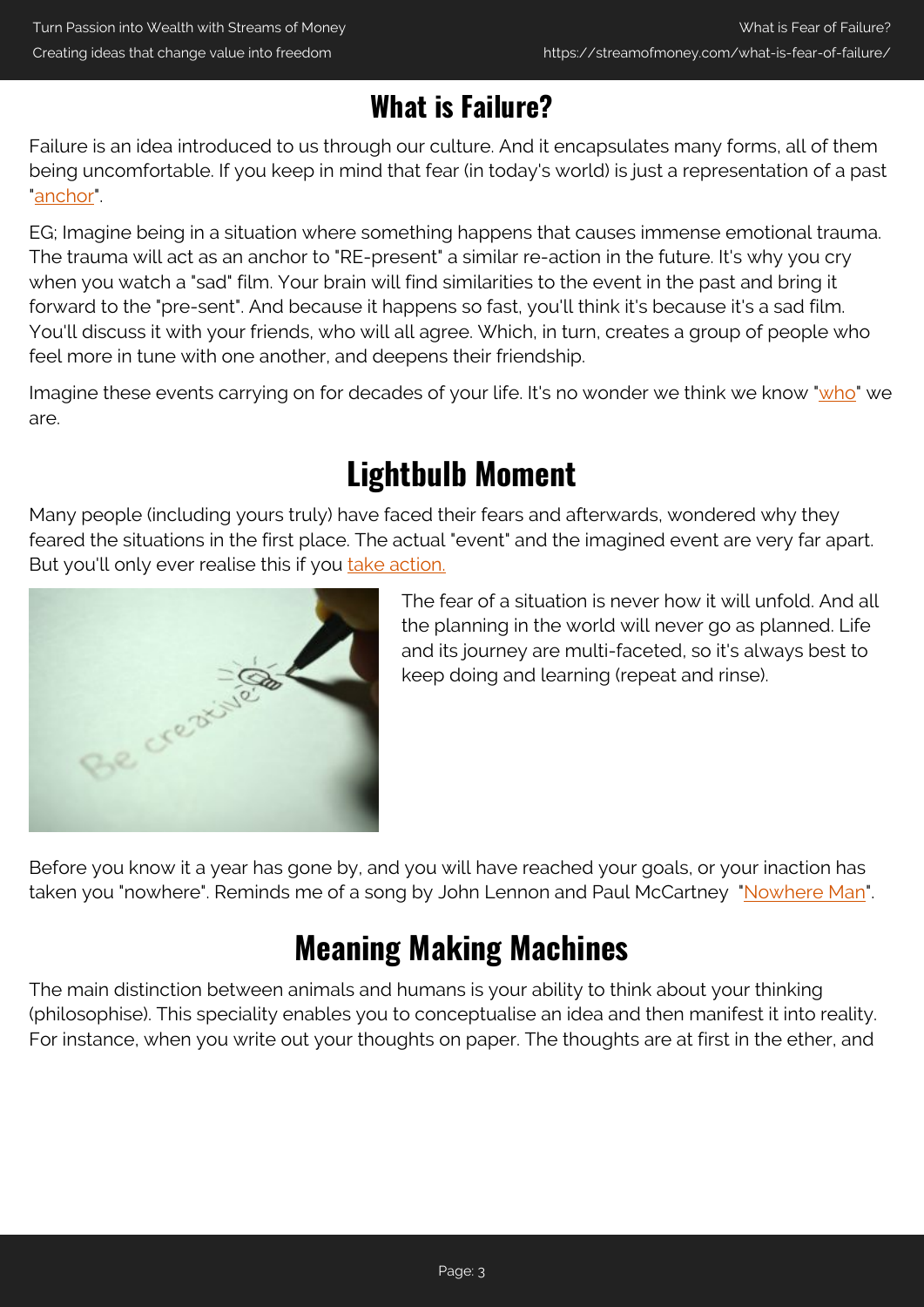then you make them visible with symbology, (letters and words).

These [meanings](https://streamofmoney.com/what-is-the-secret-to-life-be-mindful-of-your-thoughts/) aren't innately truth nor fiction. But as a society, we make them so with our acceptance and agreement.

You have the choice whether to accept someone else's "[meanings](https://streamofmoney.com/the-law-of-attraction-money-what-the-experts-dont-say/)", or make them up for yourself.

When you understand what I'm explaining here (and it will take time and patience), you'll realise that most of your fears are imagined, and because you "believe" them, they become real.

If you search the internet and look at all the different cultures that have existed, and exist at present. You'll know there are many meanings and traditions. And most of the people in those cultures "believe" their world views. So, in essence, if you were born into any of the multitudes of cultures around the world. Your ["meanings"](https://streamofmoney.com/your-life-management-because-you-really-are-worth-it/) would coincide depending on the particular traditions of that tribe of people.

And the same applies to learnt fears. The fear of bubblegum seems silly to most. But to the person involved, it is authentic. I'm using this as an example to show you that if most people all had the same fear. It would no longer be silly. And this is the same thing we learn as a society when we're asked to stand up in front of ten thousand of our peers. We've all agreed that it's f"\$king daunting to even think about that scenario.



Research the great orators of our time and wonder how they became so good. I can guarantee they didn't fall out of their mother's womb being that good. It took patience and practise.

### **Now for the "RUB"**

What is [failure](https://www.merriam-webster.com/dictionary/failure)? Here's the best meaning for that idea: *[The refusal to keep moving forward.](https://streamofmoney.com/straight-line-management-cruising-life-in-the-fast-lane/)* (That's my definition BTW).

So to have failure fears is to be afraid of advancement. The best way to overcome old patterns of behaviour is to replace them with new ones, over and over again.

[Inaction](https://streamofmoney.com/discipline-and-its-battle-with-procrastination/) is the ability to stand still, and most people have practised this habit for years. And if you're still reading this article, you now know how to redefine your meanings. You've been doing it anyway (but unconsciously). Now is the time to take control and keep moving forward!

And don't forget to leave your thoughts, [take action](https://streamofmoney.com/create-my-own-website-free/) and make them [real](https://streamofmoney.com/affiliate-marketing-my-secret-mentor/).

**Cordially**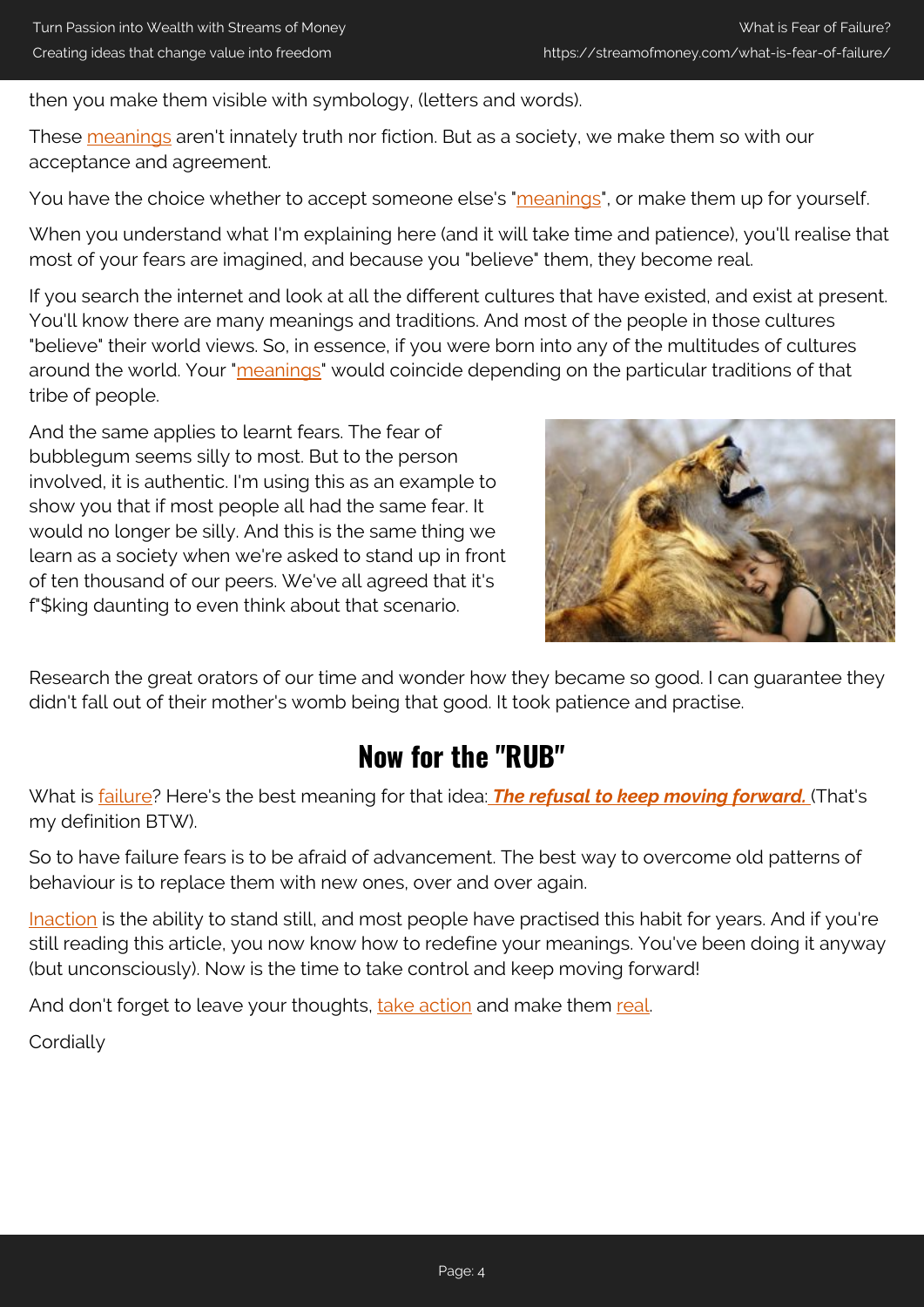Turn Passion into Wealth with Streams of Money Creating ideas that change value into freedom

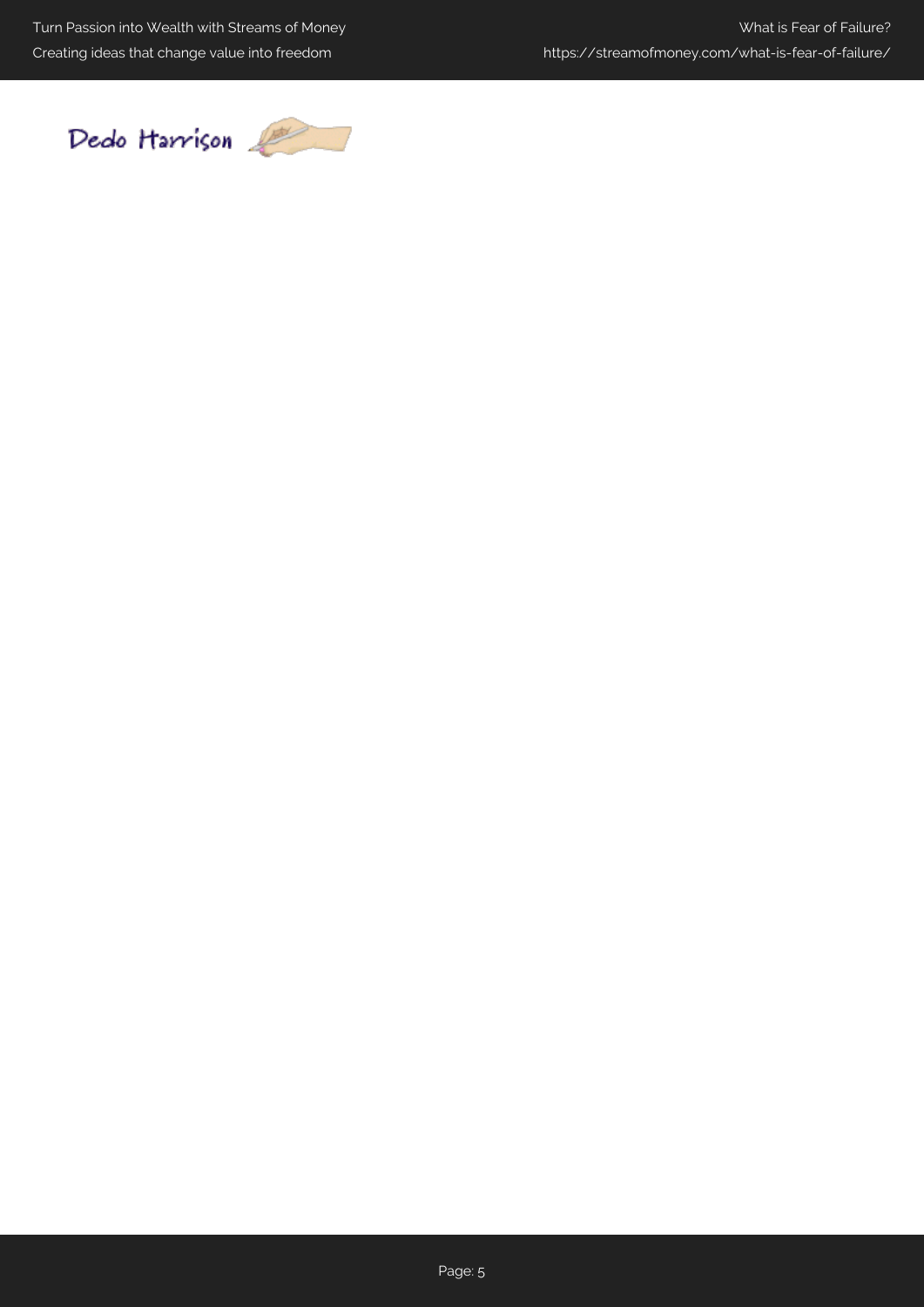## **Comments**



**Dedo** – 2019-08-03 09:49:34

Hi Trevor, Thanks so much for stopping by.

One of the reasons I wrote this post is to help people who struggle with ["ideas"](https://streamofmoney.com/what-is-the-secret-to-life-be-mindful-of-your-thoughts/) that are detrimental to their success...

And the most damaging concept is that of "FEAR". It's an idea that is rife through society and limits peoples [true potential.](https://streamofmoney.com/the-wealth-effect-and-how-to-neuter-the-bears/)

Learned helplessness is another big one, which I will address in a future article. So make sure you come back and build on your already extensive knowledge.

*"Knowledge is Power"*

**Cordially** Dedo

**Trevor M** – 2019-08-03 03:16:07

**D** pthes on I have had my battles with fear, and the information that you have presented is fantastic. I think that Caesar was an amazing person, and the quote you used is true. What is Fear? "*False Evidence Appearing Real*". It is so true, and It is truly amazing what we as humans fear. After we face our fears, we do what you say. We say why did we fear it in the first place. So True Thank you



**Dedo** – 2019-07-31 17:29:51 Hi Darrick,

Nice to see you again, and I'm so happy you found some value in this post (especially on "as you state", such a sensitive subject). And of course, I'm always grateful when people share my ideas,(word of mouth is "IMO", the best form of advertising).

I agree with your sentiments, that fear in all its guises limits people from all walks of life. And it's so special to be able to show folk a different way forward. Thanks again for your comments.

**Cordially** 

Dedo